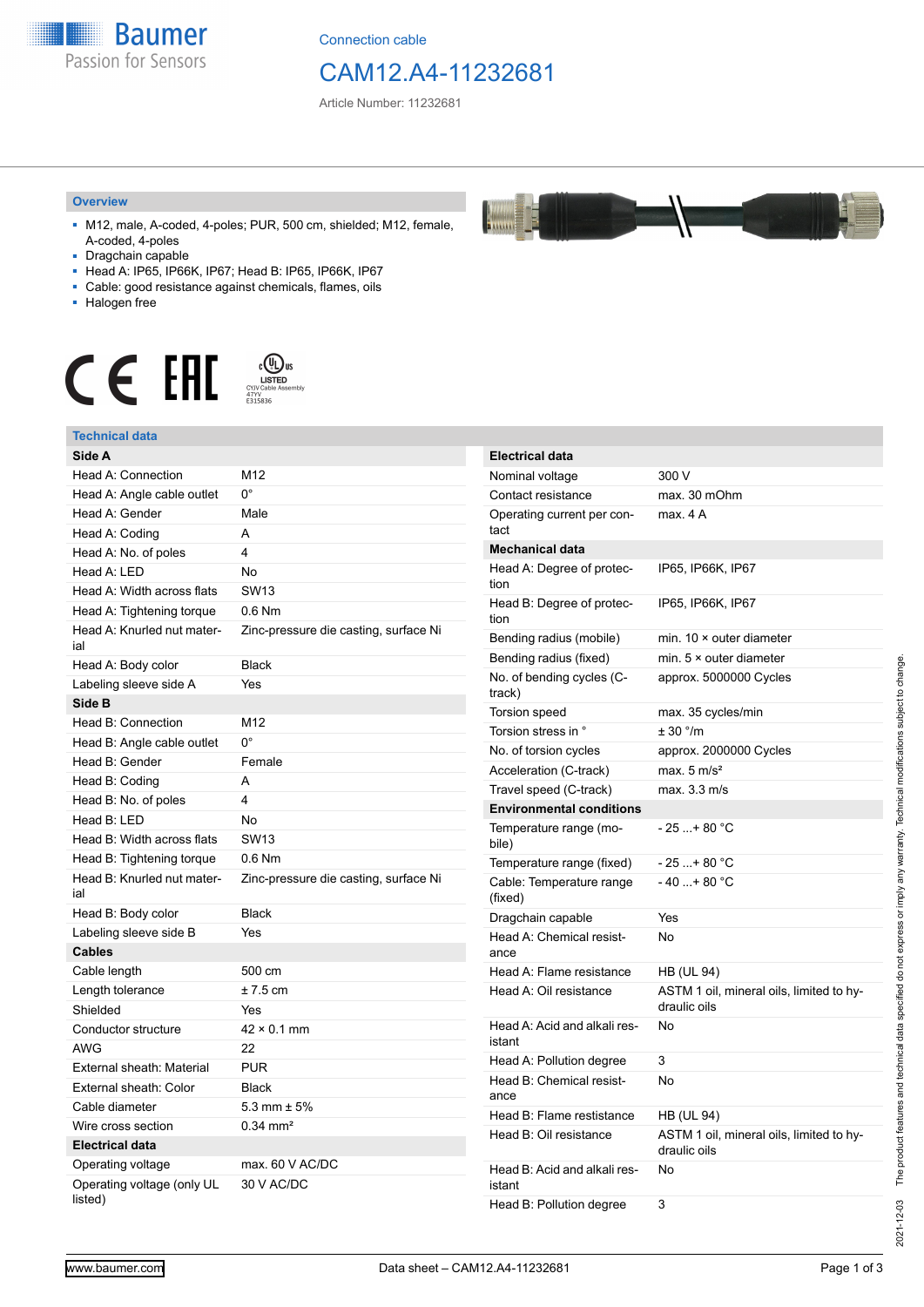

Connection cable

### CAM12.A4-11232681

Article Number: 11232681

#### **Technical data**

**Technical drawing**

**Side A**

#### **Environmental conditions**

Cable: Chemical resistance Good (DIN EN 60811-404)

Cable: Flame resistance Conform UL 1581 §1090 (H); CSA FT2; IEC 60332-2-2

#### **Environmental conditions**

Cable: Silicone-free Yes

Cable: Oil resistance Good (DIN EN 60811-404)

### **Side B**

#### **Technical drawing**





| Coding | Codina<br>,,,,,, |
|--------|------------------|
|        |                  |